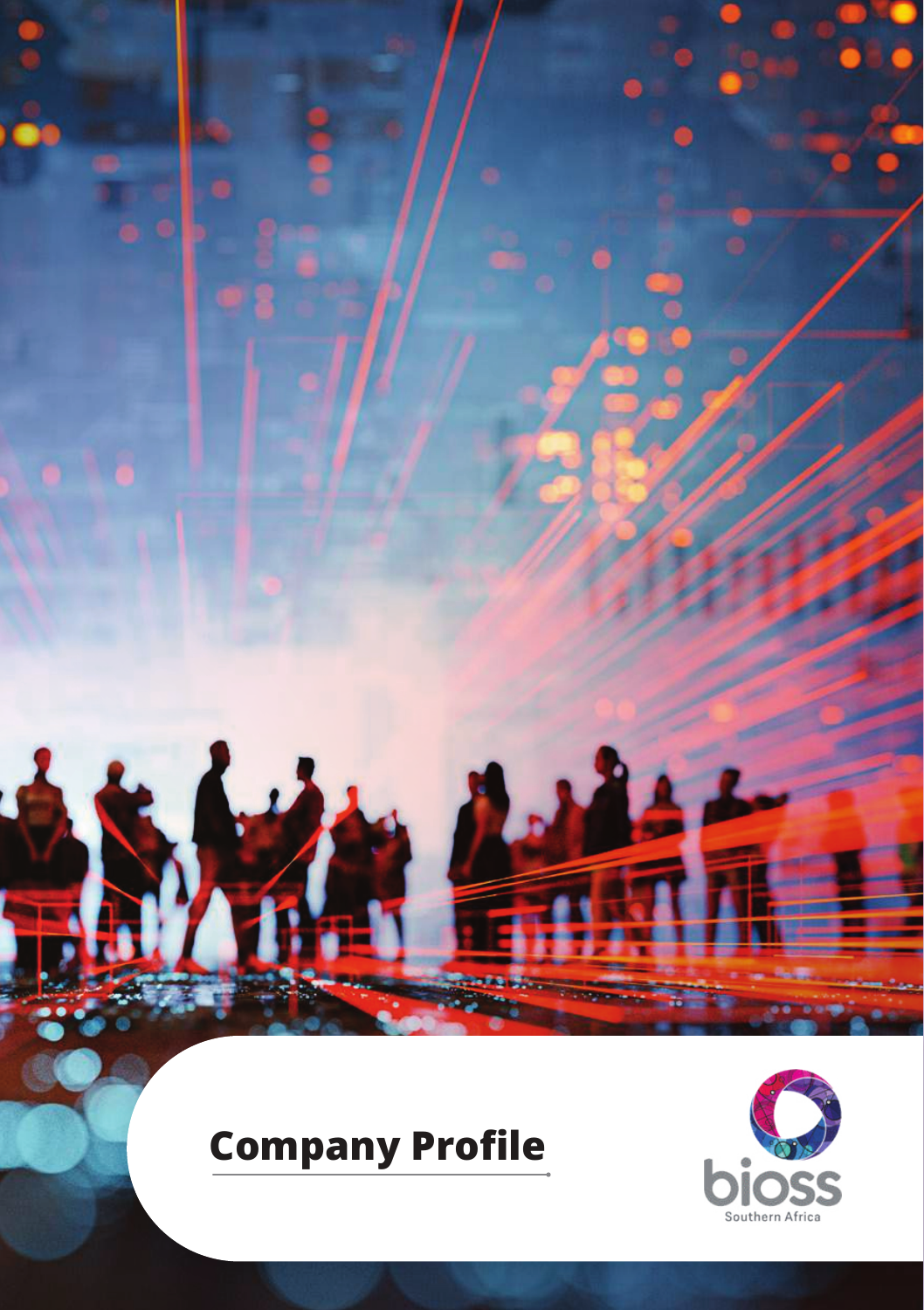

# **Who is Bioss Southern Africa?**

**BIOSS SA** is a niche' consultancy focused on improving organisational and people effectiveness. This is achieved through a blend of assessment, consulting and technology solutions.

Our core lines of business are **Psychometric, Capability and Gamified Assessments, Talent Management, Nature of Work Reviews, Change Management and Structural and Talent Analytics.**

We have been successfully providing our products, services, and technology to clients since 1989 and our client base has steadily grown to over 200. We have offices in Johannesburg and Cape Town and associate consultants in various local and global geographies.

### **Why choose BIOSS Southern Africa?**

#### **We solve the following organisational problems:**

- Inability to execute strategy
- Structural inefficiencies
- Ineffective leadership
- Lack of employee engagement
- Inability to hire the 'right people' into the 'right' roles
- Inability to retain talent
- Inability to manage the 'people' side of organisational change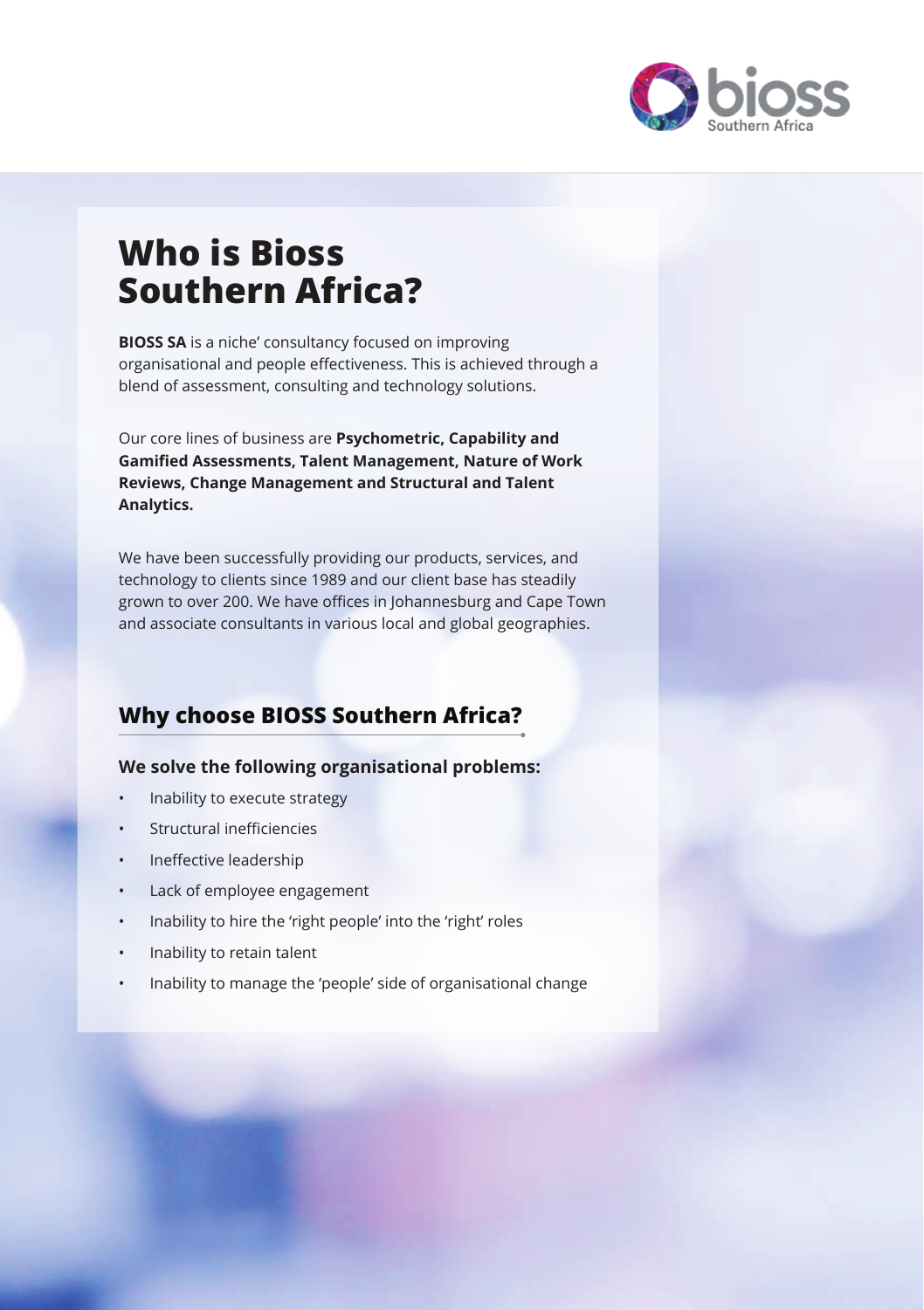# **What We Do**



#### **Psychometric Assessment**

BIOSS SA has been providing Psychometric Assessment services for the last 20 years to corporate clients, in order to help them select, manage, develop and retain their talent.

We make use of BIOSS-owned or licensed assessment products, as well as other widely used products available on the market.

#### **Capability Assessment**

#### **Our Capability Assessments help organisations to:**

- Determine individual decision-making capability
- Manage complexity, ambiguity and uncertainty
- Select the 'right people into the right roles' at all organisational levels
- Select or develop management through to executive level employees
- Increase the level of flow and engagement
- Determine talent readiness

#### **Gamified Assessments**

Our cutting-edge gamified assessments combine artificial intelligence with the latest breakthroughs in neuroscience to allow companies to engage top millennial talent at scale.

#### **Talent Management**

Our talent management products and services assist our clients to better manage, develop and retain their organisational talent. Specifically, we focus on Organisational Design, Competency Development, Talent Pipelining and Succession Planning, as well as Coaching.

#### **Structural and Talent Analytics**

Through using our Genie system, we are able to provide an organisation with analytics and diagnostics on potential barriers to strategy execution, inefficiencies in its' structure, and reasons for employee's disengagement and non-performance.

#### **Change Management**

BSA helps organisations to manage the 'people' side of change.

We do this by using our own change management model called the Anchor ChainTM.

This model addresses both planned and unplanned change, is underpinned by Levels of Work, and combines elements of neuroscience and change agility.

#### **Nature of Work Reviews (NoW)**

We conduct Nature of Work Reviews (NoW), in order to help organisations create an optimal and efficient organisational design. Our Nature of Work Review methodology is underpinned by Levels of Work (LoW)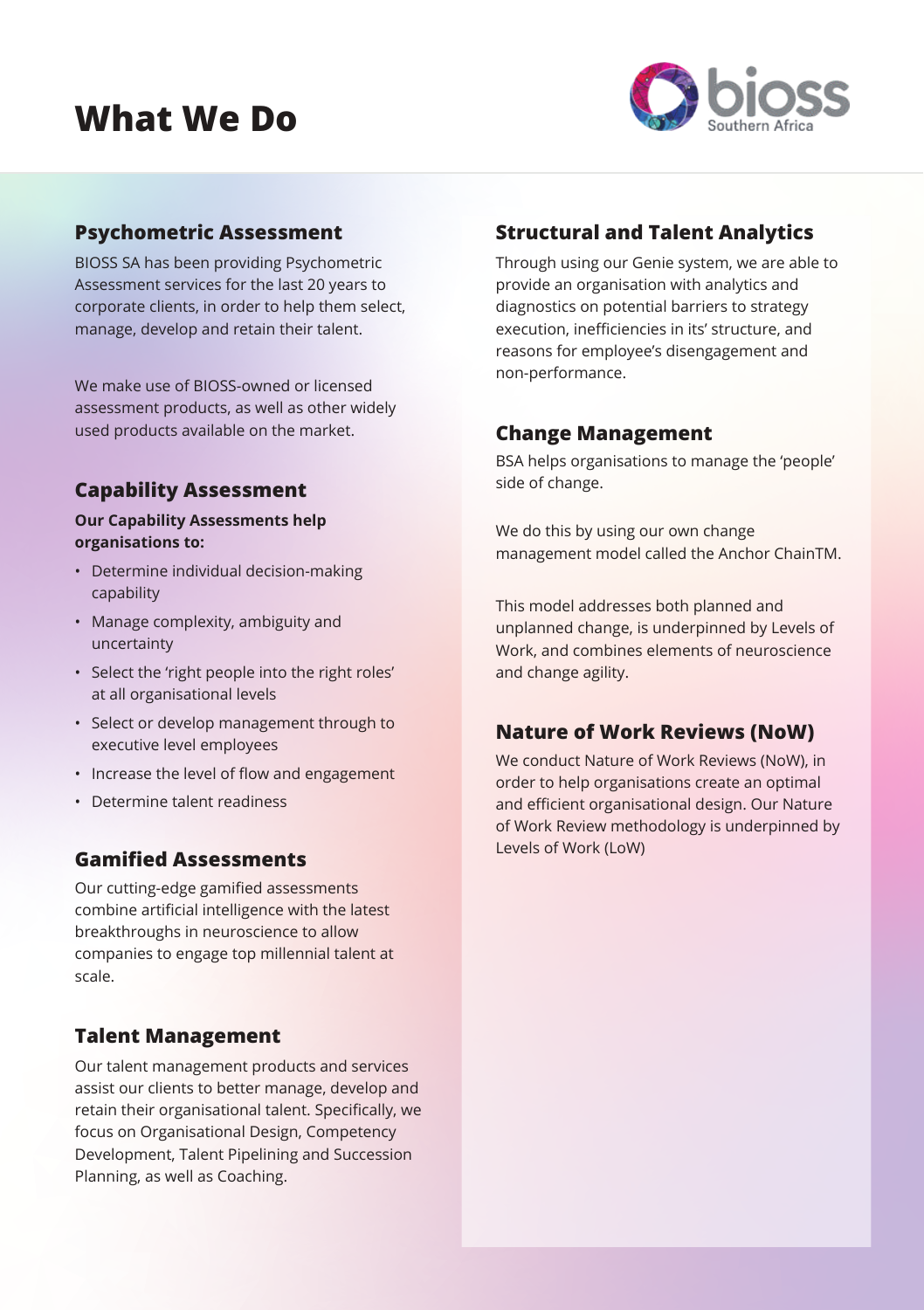# **Our Products**



# **ELDI 360**

A sophisticated 360-degree assessment, which compares an individual's self-assessment to that of managers, colleagues and direct reports.

# **Behavioural Assessment**

#### **Linked Psychometric Assessment (LPA)**

Online assessment that assesses personality, team styles, management style, conflict handling style, learning style, attitudes to work, as well as culture.

# **Capability Interviews**

#### **Career Path Appreciation (CPA)**

1-on-1 semi-structured interview used to assess an individual's capability (i.e. current and future ability to handle uncertainty in decision-making).

#### **Modified Career Path Appreciation (MCPA)**

Online version of the CPA. It is an internet-based questionnaire validated in a hour telephonic / Skype interview.

#### **Modified Career Path Appreciation (MCPA) – SCAN**

The MCPA-SCAN is derived from the full MCPA. It is semi-automated, takes 1-2 hours to complete and does not require a validation interview.

#### **Initial Recruitment Interview Schedule (IRIS)**

1-on-1 semi-structured interview used to assess an individual's capability. Suitable for entry-level positions.

#### **Gamified Assessments**

Aptitude Tests Cognitive Ability Assessments (Mini Games) Behavioural Competency Assessments (SJTs)

### **Systems**

#### **PsyMetrics**

An assessment portal including over 30 online, cost and time effective assessment tools.

#### **Organisational Role Appreciation (ORA)**

Online role profiling system, based on the Matrix of Working Relationships (MWR).

#### **Work Relationship Appreciation (WRA)**

Based on the Tripod of Work, the WRA is an online system, which identifies and evaluates working relationships between a leader, their individual team members and the leaders own manager.

#### **Genie**

Genie is a live, cloud-based structural and talent analytics and information storage system, which help companies to evaluate its structural and people effectiveness.

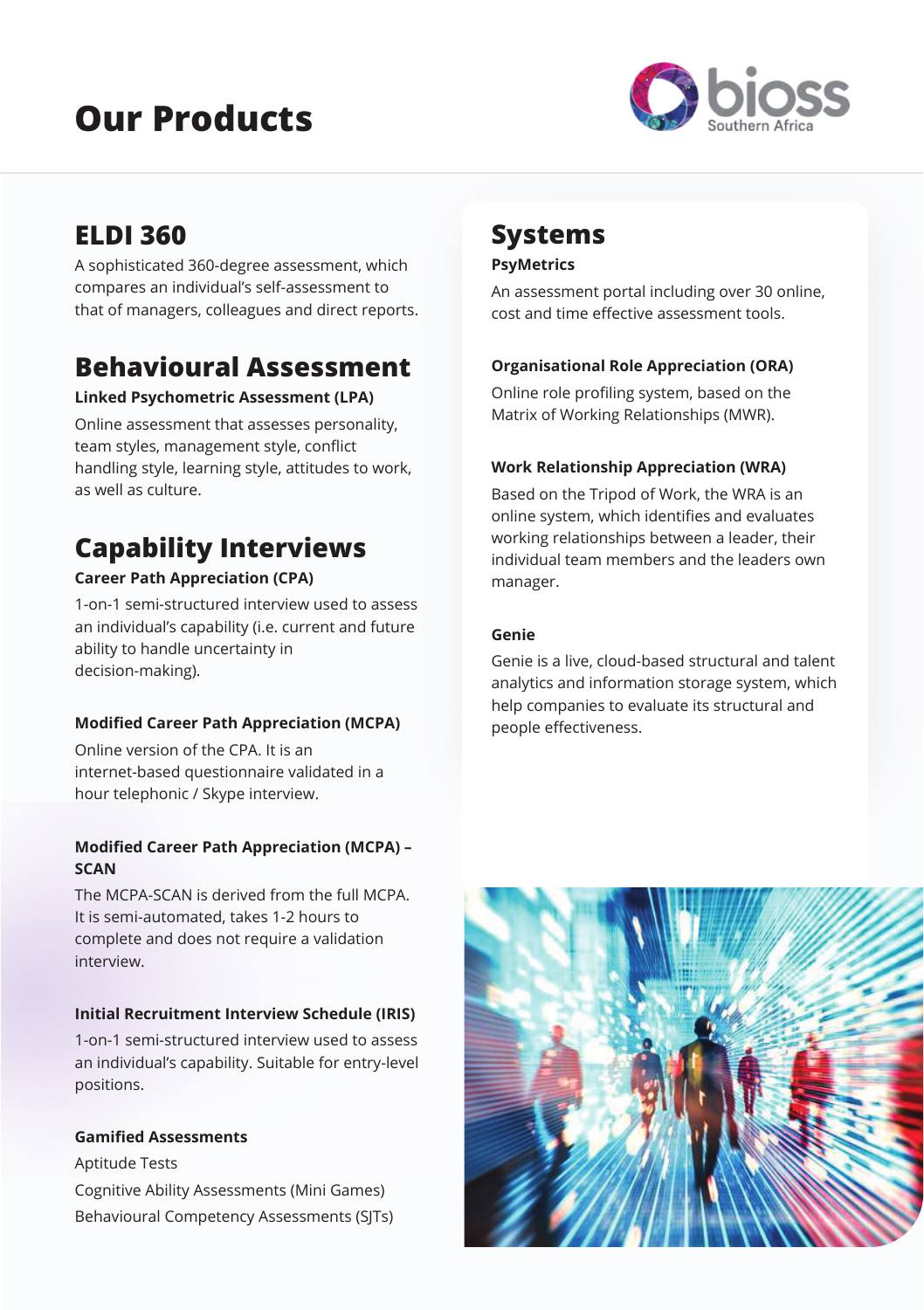# **Our Approach Our Clients**

# **Appreciation**

By using an appreciative consulting approach with our clients, BIOSS SA gains a clear understanding and appreciation of their current and future challenges, followed by the co-creation and shared implementation of solutions.

### **Complexity and Capability**

At BIOSS SA we help organisations to understand their inherent complexity and ensure that the right people are in the right positions at the right time. In other words, they have the necessary capability to manage the complexity of their roles.

### **Matrix of Working Relationships (MWR)**

We offer our clients a model, the Matrix of Working Relationships (MWR), which unpacks the concept of organisational complexity.

The MWR identifies 7 levels of work, each differing in terms of its level of complexity and time-span of decision-making. No level is more important than another, and each level has a valuable contribution to make to an organisation's functioning.

### **Flow**

Flow is the match between individuals' capability and their challenge (job complexity). BIOSS SA offers practical tools for a deeper understanding of capability and challenge, helping individuals and organisations restore and sustain a state of flow.